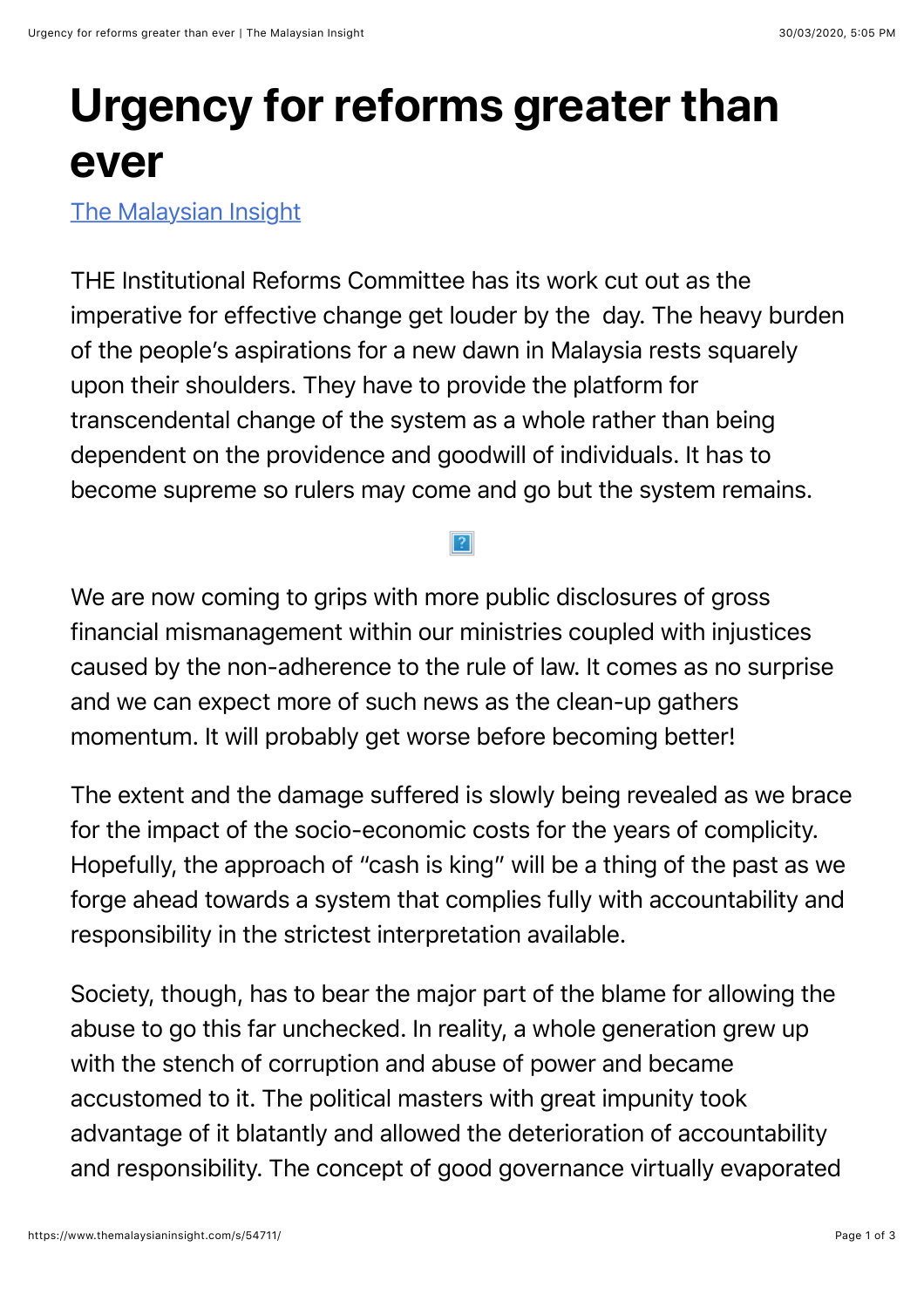and hints of bankruptcy have been in the grapevine for some time now.

All the branches of our parliamentary system are under pressure as the IRC studies how to strengthen it. They have to widen the concept of our present separation of powers between the executive and the legislative. The further apart they are, the less an individual can become powerful enough to control it. We have had enough of too much fusion of powers in our parliamentary system, which has affected the criminal justice system, almost rendering it incompetent.

The judiciary has to be made more independent in its role to provide effective checks and balances in our parliamentary system, which will automatically supplement them in our criminal justice system. The appointments of the bench have to take on a new dimension of moral competency in tandem with the contemporary aspirations of "Malaysia Baru".

It is heartening to note that the mainstream media has embarked on efforts to educate the general public on how our political system works. Opinions from our vibrant politicians and legal eagles have been sought. Although, it is obvious that many have their own interpretations and understanding of the theories of political science and the rule of law. However, the constant discussions augur well towards the formation of a more well-informed and mature society. Expectations will grow and pressures to deliver the goods will move in tandem.

It is no easy task for our institutional reforms committee as we pin our hopes and dreams on them to have their fingers on the pulse of the problem. Through them, we have the best opportunity now to make our system more accountable than ever before. It must result in no one individual being too powerful, be it either in the branches of our parliamentary system or in the limbs of the criminal justice system. The IRC is that beacon of hope.

With the ongoing political cleansing, not only should heads roll by having